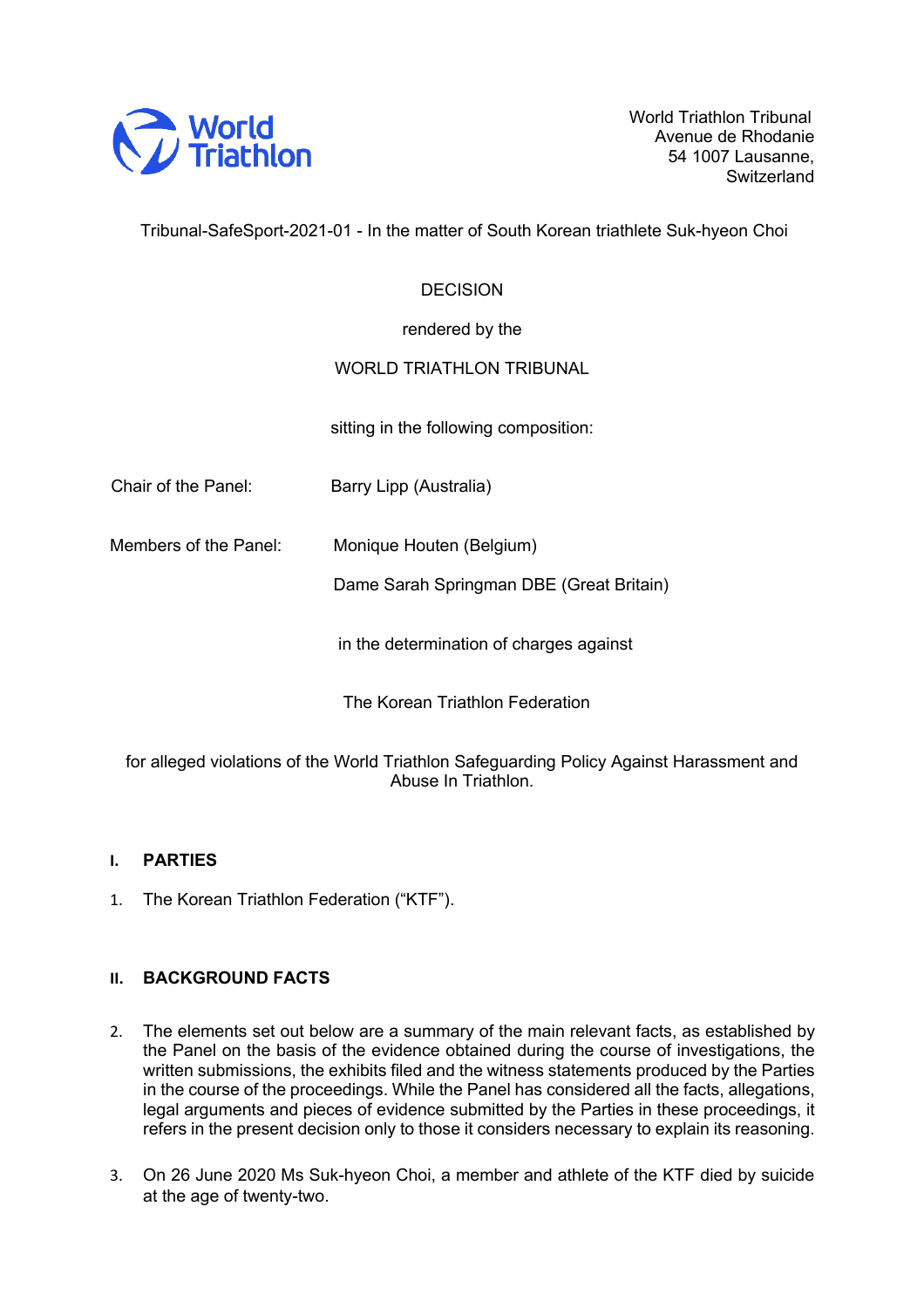- 4. Ms Choi had won a bronze medal in the junior event at the 2015 Asian triathlon championships and had finished fourth in the elite event at the 2016 Korean national championships.
- 5. On 12 February 2020, the KTF became aware that Ms Choi's father had filed a report with both the Gyeongju City Hall and the Gyeongju police against Ms Choi's former coach, Coach Kyu Bong Kim ("Coach Kim"), alleging that his daughter had been the subject of harassment and abuse when she was a member of the Gyeongju City Hall Triathlon Team.
- 6. The reports documented years of physical assaults, and verbal and psychological abuse suffered by Ms Choi at the hands of Coach Kim, two senior teammates and the team's physical therapist.
- 7. In July 2020, following investigations by the Korean Sports and Olympic Committee ("KSOC") Clean Sports Center, the KTF banned Coach Kim and team captain Jang Yunjung for life, and suspended teammate Kim Do-hwan for ten years.
- 8. Since becoming aware of the allegations of harassment and abuse of Ms Choi on 12 February 2020, the KTF has not informed World Triathlon of these matters.
- 9. In the week following the death of Ms Choi, the Ministry of Sports, Culture and Tourism commenced an investigation into the matter, resulting in the findings ("the Sports Ministry Findings") that KTF officials had been negligent, and had failed to undertake investigations when they became aware of the allegations of harassment and abuse of Ms Choi, in accordance with the KTF Protection of Athletes Committee Regulations and the KTF Sports Fairness Committee Regulations<sup>1</sup>.
- 10. The Sports Ministry Findings and all other evidential material considered by this Panel in relation to the death of Ms Choi have made no reference to any Safeguarding Policy of the KTF, or the obligations of the KTF to Ms Choi under any such policy.
- 11. On 26 October 2020, the Panel issued a procedural order to the KTF requesting copies of all relevant documents in the KTF's possession in relation to the death of Ms Choi.
- 12. In response to the procedural order, on or about 14 December 2020 the Panel received from the KTF (among other documents) a document entitled Athlete (Safeguarding) Committee Policy. Numerous articles in the policy have no text under their headings, and under the heading "Effective Date", no date is given for the commencement of the policy. These deficiencies give rise to the impression that this policy may be a draft. The metadata for the document indicates that it was created on 1 December 2020.
- 13. On 11 June 2021, members of the Panel conducted an interview by Zoom meeting with Ms Helen Kim, KTF international relations officer, in which Ms Kim stated that she was not aware of the KTF document entitled "Athlete (Safeguarding) Committee Policy".
- 14. On 17 June 2021, the Panel received from the KTF a document entitled "Korea Triathlon Ethic Panel". The KTF informed the Panel that this document was an ethics policy it intended to apply to all members of the KTF, as part of its response to the death of Ms Choi.

 $1$  A Notification of Request to Censure by the Ministry of Culture, Sports & Tourism of the Korean Government, August 2020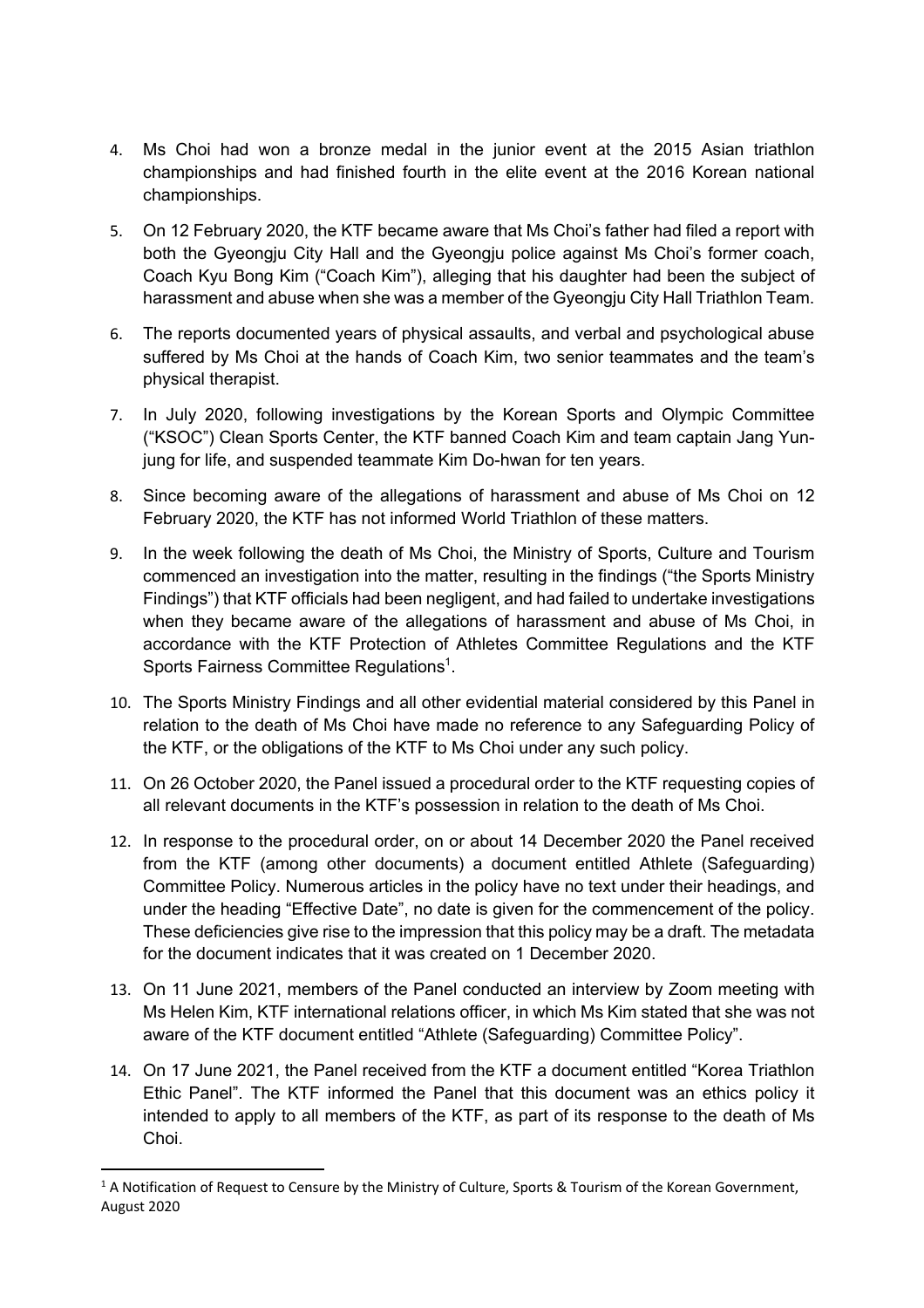- 15. On 18 June 2021, the Panel (through its secretary) wrote to the KTF by email commending the KTF for its efforts to introduce an Ethics policy, but reminding the KTF that under Article 3 of the World Triathlon Safeguarding Policy every National Federation is required to introduce their own specific safeguarding policy in accordance with:
	- a. their applicable law;
	- b. World Triathlon's Safeguarding Policy; and
	- c. the Safeguarding Policy' Guide provided by World Triathlon,

and asked the KTF to confirm that it would introduce its own safeguarding policy and give a date by which this will be done. No response was received from the KTF.

- 16. A search of the KTF web site shows that the following documents, among others, are available under the heading "Rules of the Korean Triathlon Federation"<sup>2</sup>:
	- a. Code of Ethics for Athletes, enacted on 22 October 2020; and
	- b. Leader Code of Ethics, enacted on 22 October 2020 and amended on 4 February 2021,
	- c. These documents being different to the "Korea Triathlon Ethic Panel" document provided to the Panel on 17 June 2021.
- 17. No safeguarding policy was found anywhere on the KTF web site.

## **III. PROCEEDINGS BEFORE THE WORLD TRIATHLON TRIBUNAL**

- 18. Following investigation into the death of Ms Choi by World Triathlon's Lead Welfare Officer, the matter was referred to the World Triathlon Tribunal ("Tribunal") in accordance with chapter 8 of the World Triathlon Safeguarding Policy Against Harassment and Abuse In Triathlon ("Safeguarding Policy"), to be dealt with pursuant to the World Triathlon Ethics Panel Rules ("Ethics Panel Rules").
- 19. On or about 15 September 2020, in accordance with Article 13 of the Ethics Panel Rules the Chair of the Tribunal convened an Ethics Panel to adjudicate on potential violations of the Safeguarding Policy and the World Triathlon Code of Ethics ("Code of Ethics").
- 20. The Ethics Panel obtained further evidence by issuing a procedural order to the Party.
- 21. On 9 July 2021, in accordance with Article 13 of the Ethics Panel Rules, the Ethics Panel issued a Notification of Charge to the KTF alleging that it has committed the following violations of chapter 3 of the World Triathlon Safeguarding Policy Against Harassment and Abuse In Triathlon ("the World Triathlon Safeguarding Policy"):
	- a. The KTF failed to introduce its own safeguarding policy, approved by its executive body, in accordance with:
		- i. its applicable law;
		- ii. World Triathlon's Safeguarding Policy; and
		- iii. the Safeguarding Policy' Guide provided by World Triathlon;
	- b. The KTF failed to immediately inform Lead Welfare Officers of World Triathlon of the

<sup>2</sup> https://www.triathlon.or.kr:453/about/rules/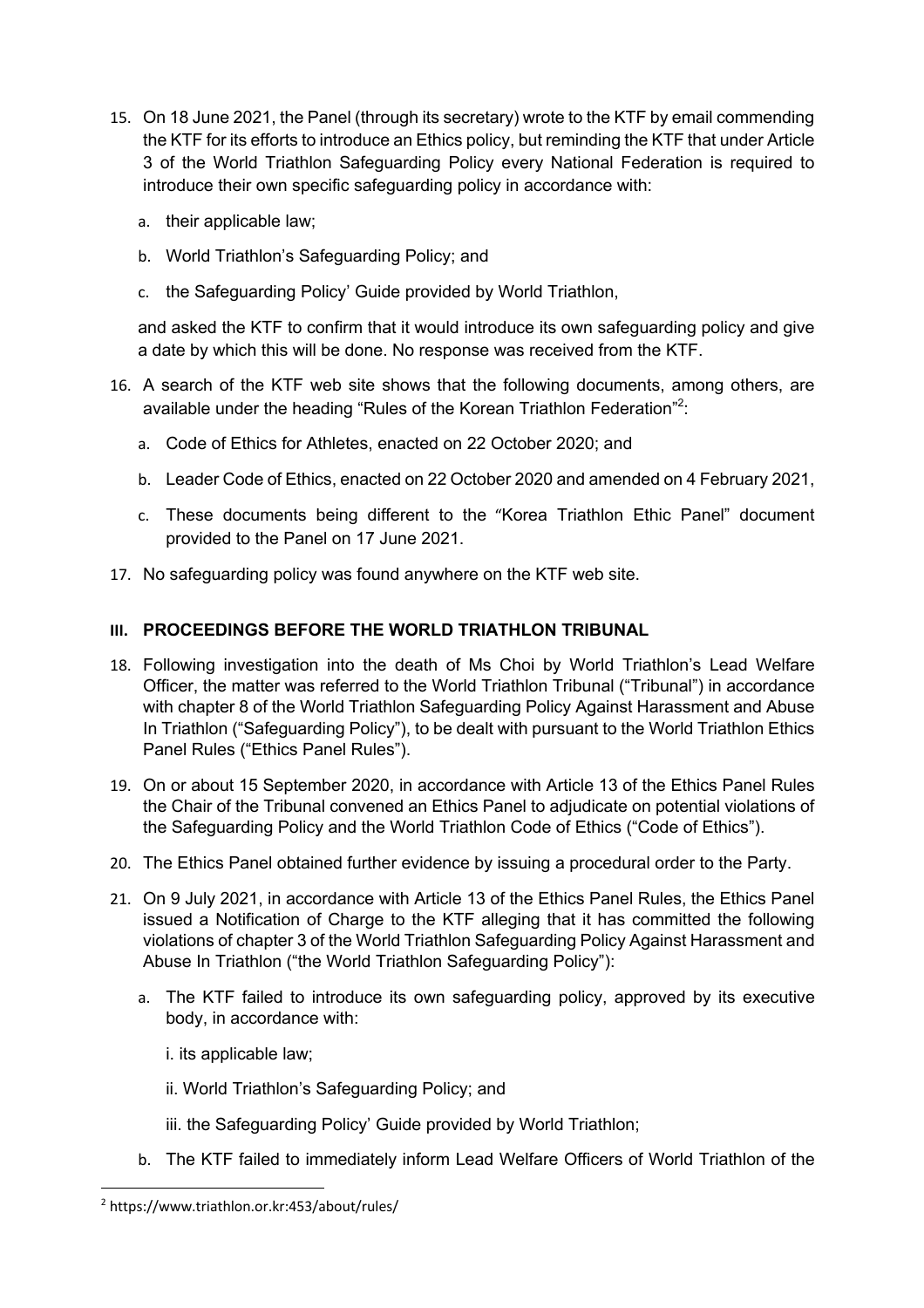reported case of harassment and abuse, which happened in its federation.

- 22. The Notification of Charge informed the KTF that any written submissions it wished to make in response to the charges must be received by the Ethics Panel within fourteen days of receipt of the Notification.
- 23. The KTF filed a written submission on the Charges dated 20 July 2021, and a further submission dated 29 September 2021.
- 24. By a letter dated 17 September 2021 the Ethics Panel informed the KTF that it now proposed to deliberate on the Charges and reach a decision without a hearing, unless the KTF requests it.
- 25. In the absence of a request by the KTF that a hearing be held, in accordance with Article 17 of the Ethics Panel Rules, the Chair of the Tribunal determined that the adjudication should proceed without a hearing.

## **IV. LEGAL ANALYSIS**

#### **A. JURISDICTION**

- 26. The World Triathlon Tribunal has jurisdiction over this matter under:
	- Article 50.7 of the World Triathlon Constitution ("*Constitution*"), which provides that: *"A panel or a Single Judge is responsible to handle and decide on all cases brought before the Tribunal in accordance with the Constitution, Rules, Regulations and Codes. Ethical issues shall be handled and decided exclusively by an Ethical Panel, not by a Single Judge."*
	- Article 8 of the World Triathlon Safeguarding Policy, which provides that "*In the event of Harassment and Abuse, as defined in section 2 of this Policy, the Ethical Panel of the World Triathlon Tribunal will be the only relevant body in order to take sanctions to punish any kind of infraction of the World Triathlon Safeguarding Policy";*
	- Article I of the Code of Ethics, which provides that *"Any interested party shall bring any breach of this Code and its directions to the attention of the ITU Arbitration Tribunal, which will undertake an inquiry and may impose a sanction foreseen under the Procedures and rules of the Arbitration Tribunal";*
	- The World Triathlon Ethics Panel Rules ("Ethics Panel Rules"), which state that *"The Ethics panel as a part of the Tribunal is an independent judicial body formed to adjudicate upon violations of the Code of Ethics, to impose sanctions for violations of the Code of Ethics".*
- 27. Based on these provisions, the Ethics Panel has jurisdiction to adjudicate upon the charges and determine any sanctions.

## **B. APPLICABLE LAW**

- 28. Pursuant to Article 63 of the Constitution, *"The governing law of World Triathlon shall be Swiss law"*. Article 1 of the World Triathlon Disciplinary Rules states that *"These rules set out the applicable procedure before the ITU, within the limitations of Swiss law".*
- 29. As set out in paragraph 26 above, the World Triathlon Ethics Panel has power to adjudicate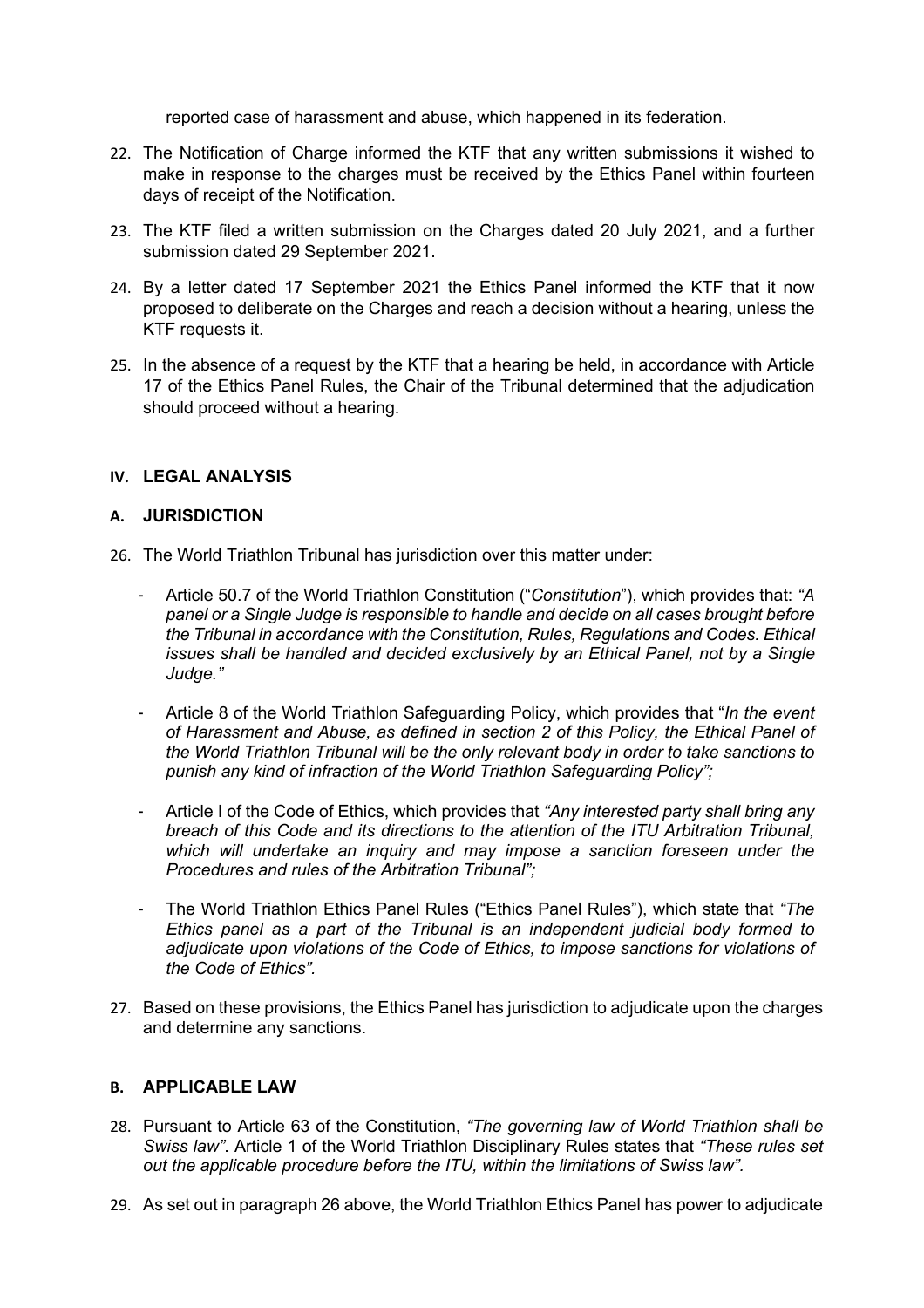upon and impose sanctions for violations of the World Triathlon Safeguarding Policy and the Code of Ethics.

## **C. SCOPE OF PANEL'S REVIEW**

- 30. Pursuant to Paragraph B of the Ethics Panel Rules, *The Chair of the Tribunal* [and therefore the appointed Panel] *shall have the following powers under the Code:*
	- *ii.* to adjudicate whether violations of the Code have been committed, (other than *violations of the Anti-Doping Rules);*
	- *iii. to determine for each proceeding:*
		- *a) its procedure is in accordance with the Procedural Rules; and*
		- *b) any other procedural matters that are not set out in the Procedural Rules, in accordance with the rules of natural justice;*
	- *vii. To impose sanctions for violation of the Code.*
- 31. Article 11 of the Ethics Panel Rules provides as follows:

#### *Types of evidence*

- *1. The Ethics Panel shall not be bound by rules governing the admissibility of evidence. Facts relating to a violation of the Code may be established by any means deemed by the "Panel" hearing the case to be reliable.*
- *2. Types of proof evidence shall include: the investigator's report and other form of evidence such as admissions, documents, oral evidence, video or audio evidence, evidence based on electronic media in any form and any such other form of proof as the Panel may deem to be reliable.*

#### *Inadmissible evidence*

*3. Evidence that obviously does not serve to establish relevant facts shall be rejected.*

## *Evaluation evidence*

- *4. The Panel shall have the sole discretion regarding evaluation of the evidence.*
- *5. The Panel shall have the sole discretion to accept any facts established by a decision of a court or professional disciplinary tribunal of competent jurisdiction, which is not subject of a pending appeal, as irrefutable evidence against the parties to whom the decision pertained of those facts.*
- *6. The Panel may draw an inference adverse to a party if the party, after a reasonable request to attend a hearing, answer specific questions or otherwise provide evidence, refuses to do so.*

#### *Standard of Proof*

*7. The standard of proof in all cases shall be determined on a sliding scale from, at minimum, a mere balance of probability (for the least serious violation) up to proof beyond a reasonable doubt (for the most serious violation). The Panel shall determine*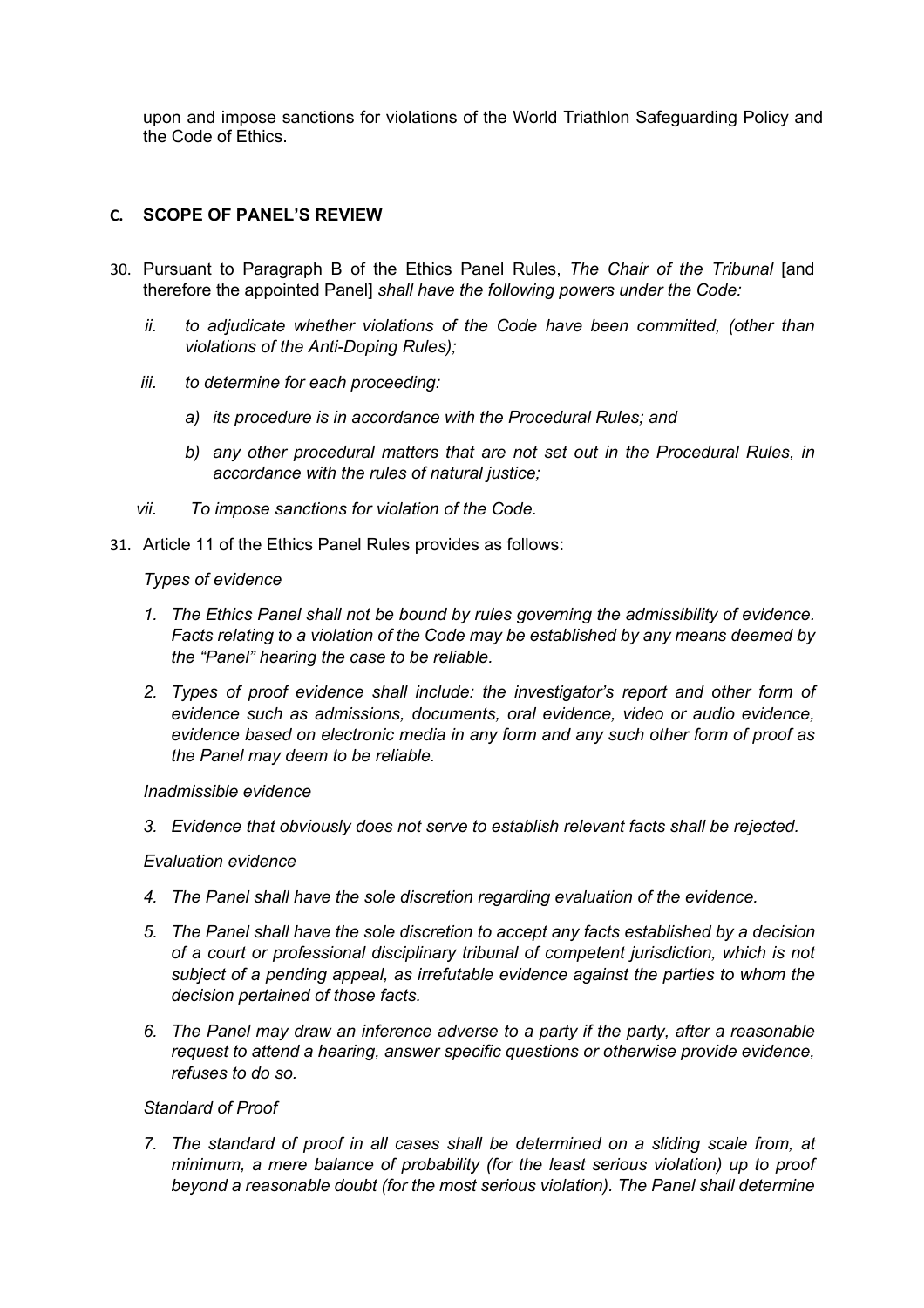*the applicable standard of proof in each case.*

- 32. Having regard to Article 11 of the Ethics Panel Rules, the Ethics Panel has full power to determine its procedure, determine the admissibility of evidence and evaluate the evidence.
- 33. Having regard to the seriousness of the alleged violations, in accordance with Article 11.7, the Ethics Panel determines that the applicable standard of proof shall be 'a comfortable satisfaction', being greater than a mere balance of probability but less than proof beyond reasonable doubt.

## **D. DISCUSSION**

- 34. The Notification of Charge gave details of the alleged acts and omissions relied upon in support of the charges as follows:
	- *a. In June 2021, the KTF, through its liaison officer Helen Kim, confirmed that it did not have a specific Safeguarding Policy. The KTF has failed to respond to this Ethics Panel's request, made on 11 June 2021, to confirm by when the KTF would introduce its own Safeguarding Policy, in compliance with chapter 3 of the World Triathlon Safeguarding Policy.*
	- *b. In February 2020, the KTF was informed that triathlete Suk-Hyeon Choi had filed a complaint (on 10 February 2020) with the Gyeongju Police against Dohwan Kim, her Gyeongju City Team coach and other team members, alleging harassment, abuse and violence. The KTF failed to immediately inform World Triathlon's Lead Welfare Officers of the harassment and abuse of triathlete Suk-Hyeon Choi and, in fact, never did so prior to her death, on or about 26 June 2020.*
- 35. In its submission on the charges dated 20 July 2021, the KTF submitted that it has in fact had a safeguarding policy since 2010, and that the information provided to the Panel by the KTF's liaison officer that the KTF did not have a safeguarding policy was wrong. The KTF provided a copy of this safeguarding policy together with its submission.
- 36. This KTF Safeguarding Policy, which has an effective date of 30 January 2010, bears a striking similarity to the incomplete document entitled Athlete (Safeguarding) Committee Policy, which was provided to the Panel on or about 14 December 2020 in response to the Panel's procedural order.
- 37. Also, the KTF Safeguarding Policy is almost identical (except for its title) to another KTF document, the KTF Protection of Athletes Committee Regulations, which has the same effective date of 30 January 2010.
- 38. During the course of the investigations into the harassment and abuse of Ms Choi, and in the subsequent Sports Ministry Findings, the KTF Protection of Athletes Committee Regulations were often referred to, but the KTF Safeguarding Policy was never mentioned.
- 39. In addition, the Panel notes that the KTF Protection of Athletes Committee Regulations are found on the KTF's web site, in its list of documents under the heading of "Rules of the Korea Triathlon Association", but the KTF Safeguarding Policy is not.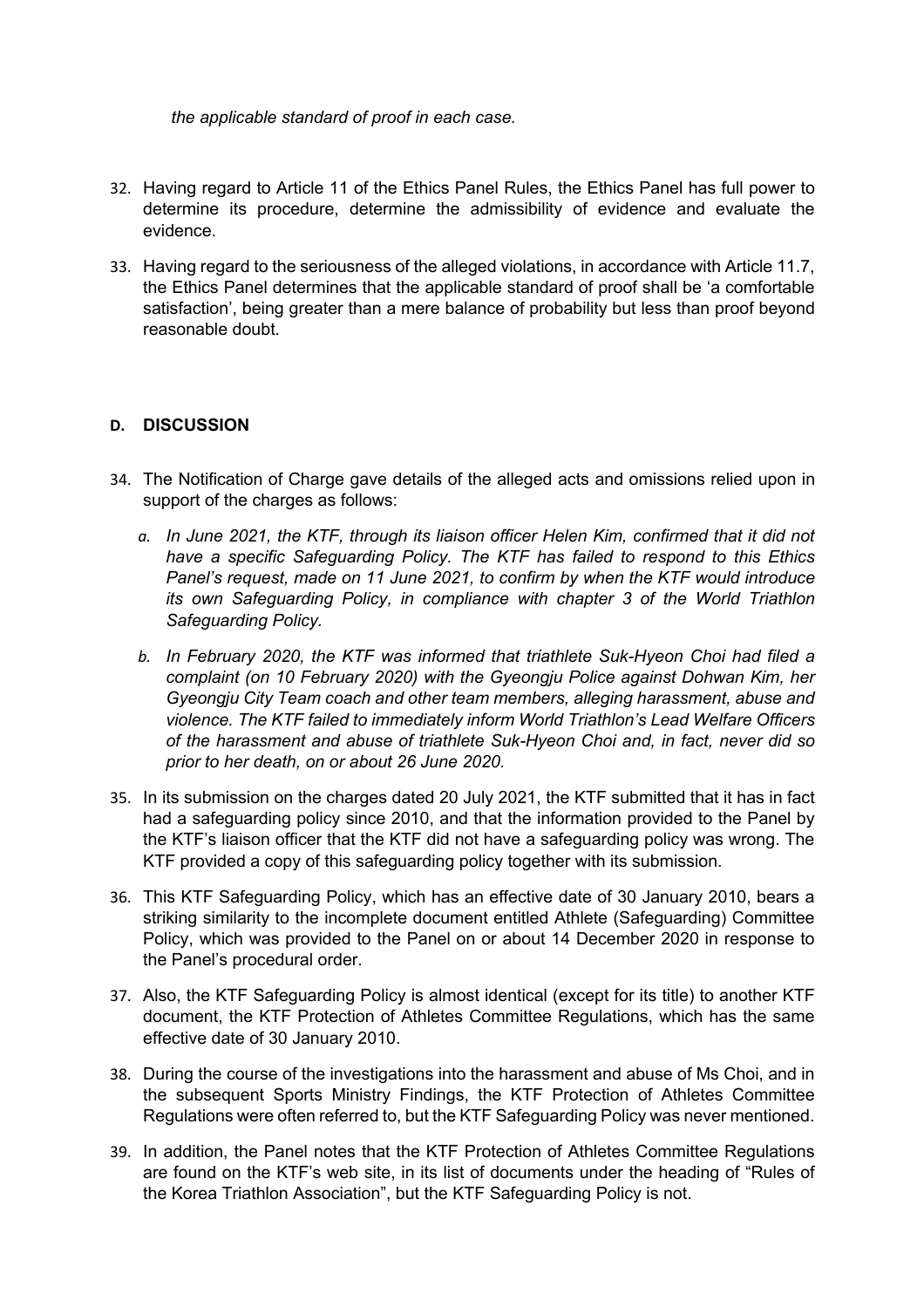- 40. It therefore appears likely that the policy, which the KTF submits that it has had in place since 2010, is in fact the KTF Protection of Athletes Committee Regulations. Whilst it is a concern to the Panel that the KTF might have submitted the policy with an incorrect title for the purpose of better responding to the charges, the Panel considers that it should look to the substance of the KTF Protection of Athletes Committee Regulations to determine whether it constitutes an answer to the charges.
- 41. Consistent with the World Triathlon Safeguarding Policy, the KTF Protection of Athletes Committee Regulations does relevantly contain provisions for:
	- a. an independent body to whom reports of harassment and abuse can be made (the Rights Center);
	- b. an investigation procedure; and
	- c. a disciplinary procedure.
- 42. However, the KTF Protection of Athletes Committee Regulations does not contain the following provisions, which are described as mandatory content in the World Triathlon Safeguarding Policy Guidelines:
	- a. a definition of harassment and abuse;
	- b. the duties of the officer or body to whom reports are made;
	- c. the procedures for making and handling reports; and
	- d. a confidentiality clause.
- 43. Further, Article 16(4)(2) of the KTF Protection of the Athletes Committee Regulations provides as follows:

*municipal/provincial associations shall investigate and remedy issues occurring during the training or competitions of the athletes belonging to the sports teams or athletic clubs under their supervision;*

- 44. It is inconsistent with both the World Triathlon Safeguarding Policy and Safeguarding Policy Guidelines that investigation and potential remedy for harassment and abuse of a member of a National Federation be left in the hands of a municipal or provincial association.
- 45. On 12 February 2020, when the KTF first became aware of the allegations of harassment and abuse of Ms Choi, the KTF's officers chose to leave the investigation in the hands of Gyeongju City Hall (Ms Choi's municipal triathlon team) and Gyeongju Police, having regard to Article 16(4) of the KTF Protection of Athletes Committee Regulations (and similar provisions contained within the KTF Sports Fairness Committee Regulations).
- 46. According to the Sports Ministry Findings, there were other provisions within the KTF Protection of Athletes Committee Regulations which did in fact give the KTF power to immediately commence its own investigation.
- 47. Further, inconsistently with the World Triathlon Safeguarding Policy Guidelines, when the KTF became aware of the allegations of harassment and abuse of Ms Choi, it failed to make contact with her to determine whether protection was needed or to care for her wellbeing.
- 48. Having regard to the above, the Panel is comfortably satisfied that the KTF has violated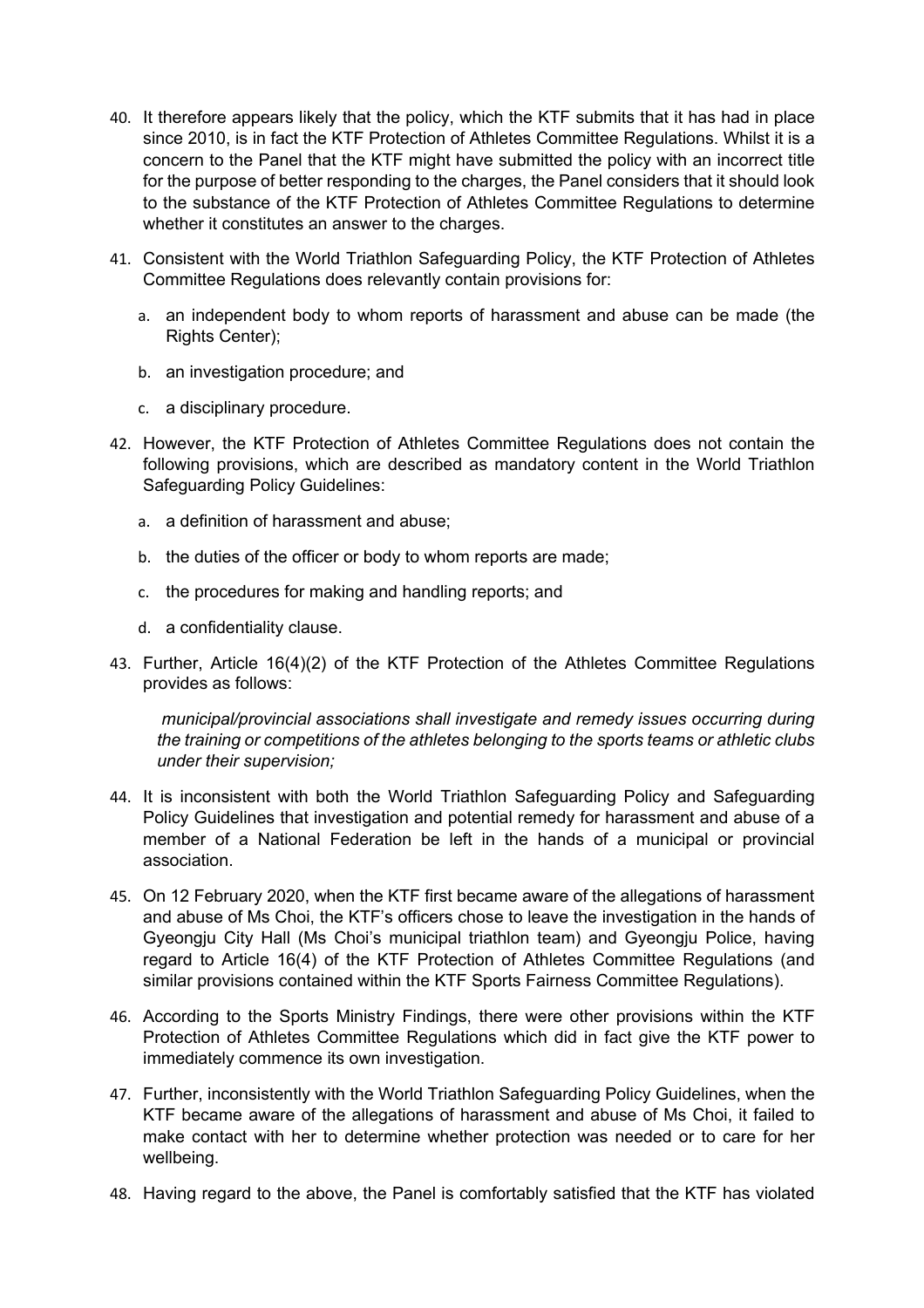chapter 3 of the World Triathlon Safeguarding Policy by failing to have a safeguarding policy which is in accordance with the World Triathlon Safeguarding Policy and Safeguarding Policy Guidelines.

- 49. In relation to the charge that the KTF failed to immediately inform Lead Welfare Officers of World Triathlon of the reported case of harassment and abuse, which happened in its federation, in its submission dated 20 July 2021 the KTF lays blame for this failure entirely upon Mr Woo-Kyong Ki who was at the relevant time Business Operations Manager of the KTF.
- 50. The Panel notes that other KTF officers were aware from the outset of the allegations of harassment and abuse of Ms Choi, and that the then President of the KTF was made aware of the allegations within days. Moreover, a failure of the KTF's officers to act in accordance with World Triathlon rules is, in essence, a failure of the KTF.
- 51. The Panel therefore also is comfortably satisfied that the KTF has violated chapter 3 of the World Triathlon Safeguarding Policy by failing to immediately inform Lead Welfare Officers of World Triathlon of the reported case of harassment and abuse, which happened in its federation.

## **V. SANCTIONS**

- 52. Under chapter 8 of the World Triathlon Safeguarding Policy, the Panel may impose the following sanctions and measures for a violation of the policy:
	- *a. Financial sanction;*
	- *b. Loss of the license;*
	- *c. Competition ban;*
	- *d. Banishment of any National Federation;*
	- *e. Prohibition of training.*
- 53. Chapter 8 also provides that sanctions and measures must be proportional to the infringement, and the following factors shall be taken into consideration:
	- *a. The nature of the violation;*
	- *b. The severity of the violation;*
	- *c. The number of the violation (it is one time or several repetitions);*
	- *d. The abused or harassed person (Young or Adult Athlete);*
	- *e. The relationship between the abused or harassed person and the abuser or harasser;*
	- *f. Any other relevant circumstances.*
- 54. Chapter 8 of the World Triathlon Safeguarding Policy also provides that violations of the policy are to be dealt with pursuant to the World Triathlon Ethics Panel Rules.
- 55. Under paragraph C of the World Triathlon Ethics Panel Rules, the Panel has power to impose sanctions as follows:
	- *(i) to caution or censure;*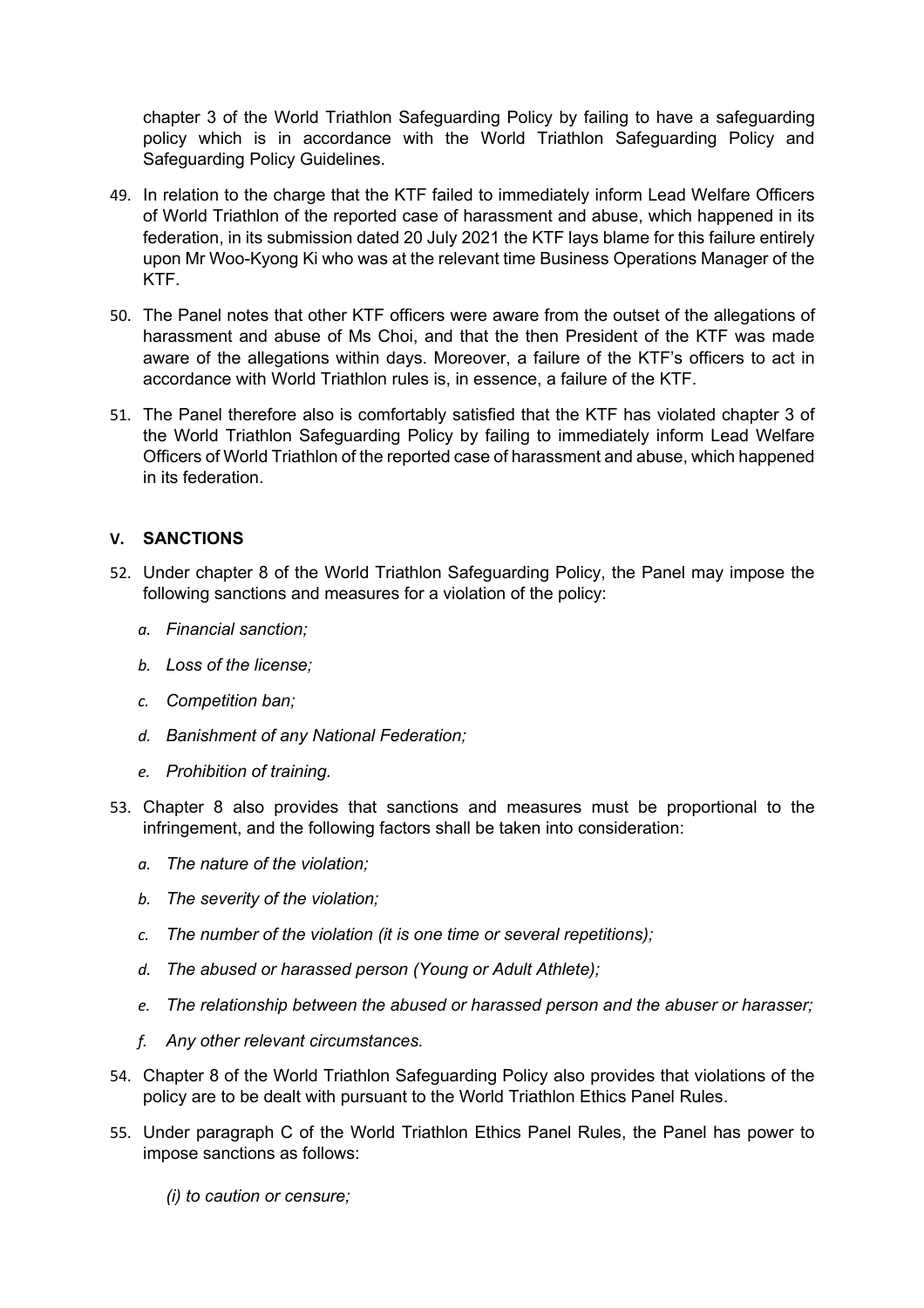*(ii) to issue fines;* 

*(iii) to suspend a person (with or without conditions) or expel the person from office;* 

*(iv) to suspend or ban the person from taking part in any Triathlon-related activity, including Events and Competitions;* 

*(v) to remove any award or other honour bestowed on the person by the World Triathlon;* 

*(vi) to impose any sanctions as may be set out in specific Rules; and* 

*(vii) to impose any other sanction that it may deem to be appropriate, including community service within Triathlon and/or restitution;* 

*(viii) for any appeals under C16(v) above, to uphold, dismiss or refer back to the Member Federation or Continental Confederation for further consideration and to do so without procedural costs.* 

- 56. In the circumstances, it is open to the Panel to impose the sanctions listed in both paragraphs 52 and 55 above.
- 57. As noted above, the Panel finds that the KTF has violated chapter 3 of the World Triathlon Safeguarding Policy by failing to have a safeguarding policy which is in accordance with the World Triathlon Safeguarding Policy and Safeguarding Policy Guidelines.
- 58. It is of particular concern that the existing safeguarding policy, the KTF Protection of Athletes Committee Regulations, inappropriately permits the KTF to leave any investigation of serious harassment and abuse of a KTF member to a subordinate municipal or provincial association. It is also of great concern that when presented with reports of serious harassment and abuse to a member of the KTF, the responsible officers of the KTF considered that under the existing policy they were not bound to immediately investigate.
- 59. The Panel therefore considers that the KTF should be ordered to produce a discrete safeguarding policy, approved by its executive body, which is in accordance with:
	- a. its applicable law;
	- b. World Triathlon's Safeguarding Policy; and
	- c. the Safeguarding Policy' Guide provided by World Triathlon.
- 60. It is also of particular concern that in violation of its obligations under the World Triathlon Safeguarding Policy, the KTF did not ever inform World Triathlon's Lead Welfare Officer of the alleged harassment and abuse of Ms Choi, even after her death.
- 61. Whilst the KTF Protection of Athletes Committee Regulations provides that any reports of harassment or abuse may be made to its Rights Center, it is not apparent that the Rights Center was ever informed or involved in dealing with Ms Choi's harassment and abuse. The matter was left in the hands of KTF officers, who failed to properly investigate or have regard to the protection and welfare of Ms Choi or report the allegations to World Triathlon's Lead Welfare Officer.
- 62. In the circumstances, the KTF's new safeguarding policy must, among other mandatory elements, make provision for the appointment of lead welfare officers whose function and obligations are clear and unambiguous.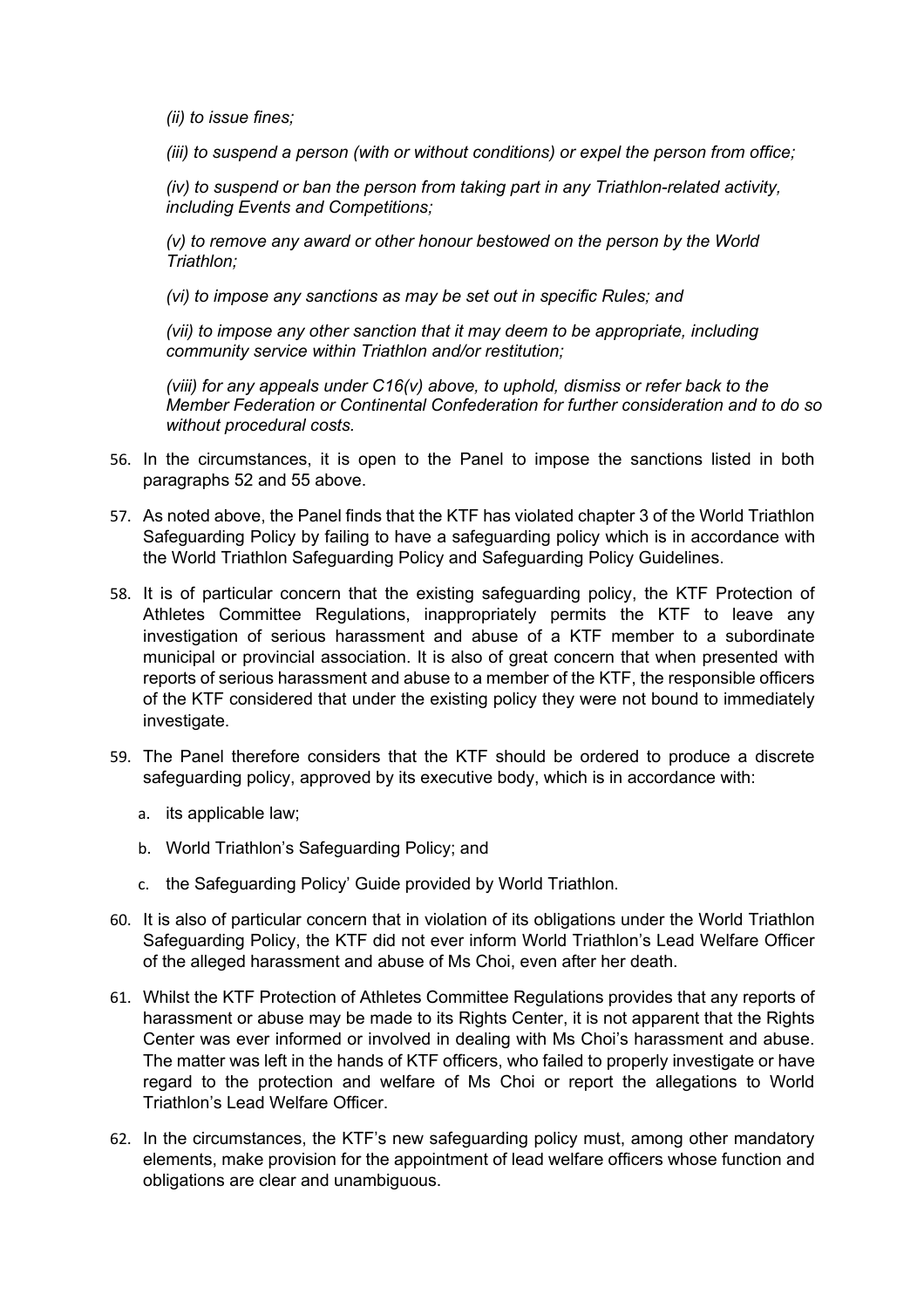63. Further, to ensure that the KTF's lead welfare officers are fully aware of their obligations and are properly trained to deal with safeguarding matters, the KTF must ensure that at least one of its appointed lead welfare officers completes the International Olympic Committee's 'Safeguarding Officer in Sport' certificate course. The course is designed to equip those involved with safeguarding athletes of all ages from harassment and abuse in sport with the knowledge, skills and confidence needed to fulfil the role of Safeguarding Officer/Focal Point for their sport organisation. Course details and the application process are found here: https://www.sportsoracle.com/Safeguarding/Home/

## **ON THESE GROUNDS**

The Panel of the World Triathlon Tribunal decides that:

- 1. The KTF has committed the violations of chapter 3 of the World Triathlon Safeguarding Policy Against Harassment and Abuse In Triathlon as alleged in the Notification of Charge dated 9 July 2021.
- 2. The KTF must, within three months of the date of this decision, produce a safeguarding policy, approved by its executive body, which is in accordance with:
	- a. its applicable law;
	- b. World Triathlon's Safeguarding Policy; and
	- c. the Safeguarding Policy' Guide provided by World Triathlon.
- 3. A copy of the policy, evidencing compliance with this order, must be submitted to the World Triathlon Lead Welfare Officer within the time specified.
- 4. The KTF must enrol at its cost at least one of its lead welfare officers appointed under its new safeguarding policy in the International Olympic Committee 'Safeguarding Officer in Sport' certificate course.
- 5. The KTF must provide evidence of completion of the course by its appointed lead welfare officer(s) within twelve months of the date of this order to the World Triathlon Lead Welfare Officer.
- 6. The KTF must ensure that for the period of five years from the date of this order at least one of its lead welfare officers has completed the International Olympic Committee 'Safeguarding Officer in Sport' certificate course.

## **COSTS**

The Panel decides not to impose procedural costs upon the KTF.

Lausanne, Switzerland, 7 February 2022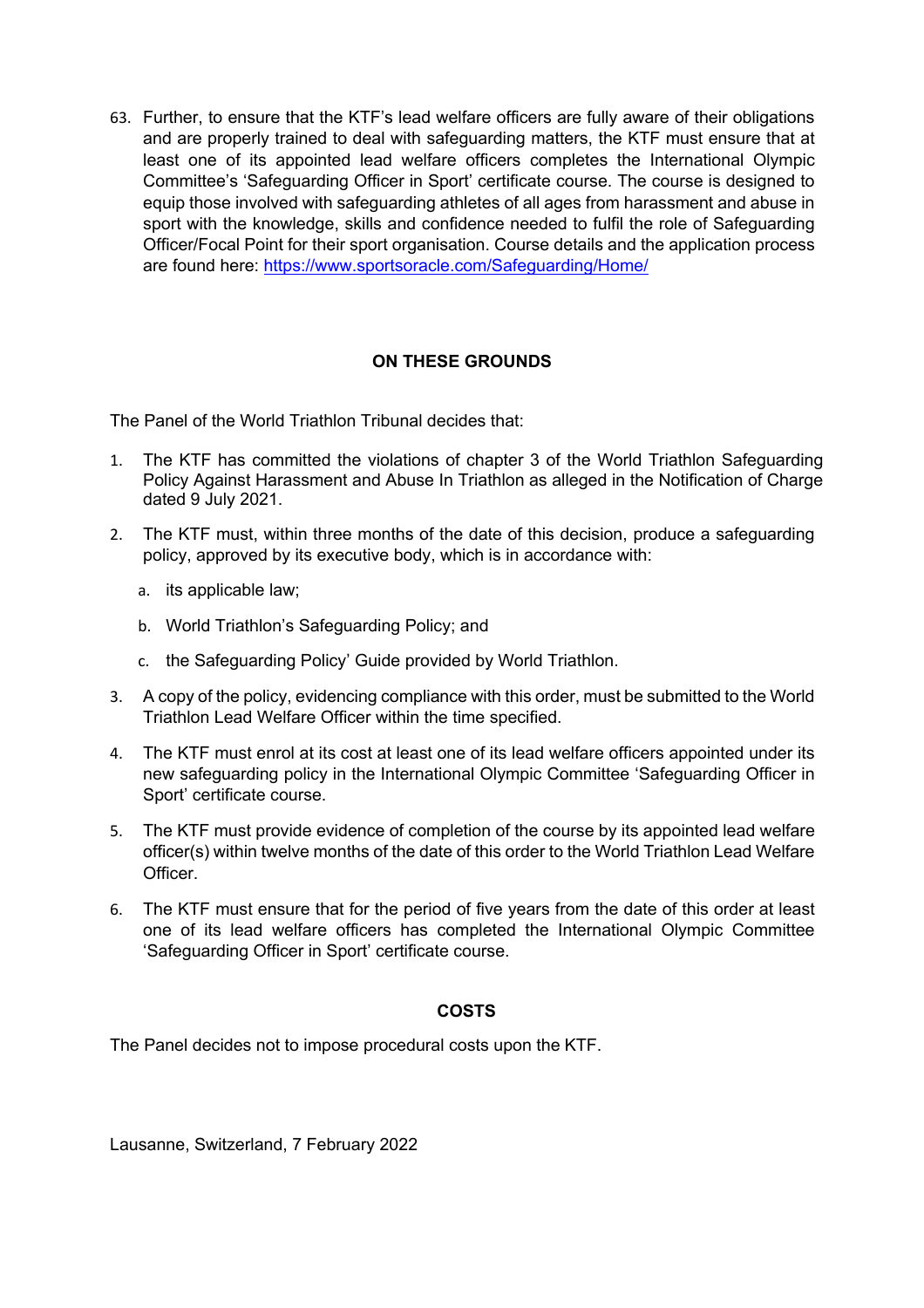## **WORLD TRIATHLON TRIBUNAL**

<mark>Barry Lipp</mark><br>[Barry Lipp \(Feb 9, 2022 13:30 GMT+11\)](https://eu2.documents.adobe.com/verifier?tx=CBJCHBCAABAACKSi22B-HjSr8-PuIR5As-1YMOqrmf_g)

Barry Lipp Chair of the Panel

 $\overline{\text{GMT+1}}$ [Monique Houten](https://adobefreeuserschannel.eu2.documents.adobe.com/verifier?tx=CBJCHBCAABAACKSi22B-HjSr8-PuIR5As-1YMOqrmf_g)

[Sarah Springman](https://eu2.documents.adobe.com/verifier?tx=CBJCHBCAABAACKSi22B-HjSr8-PuIR5As-1YMOqrmf_g)<br>Sarah Springman (Feb 8, 2022 09:02 GMT)

Monique Houten **Dame Sarah Springman DBE** Member of the Panel Member of the Panel

## Appeal to the Court of Arbitration for Sport

According to Article 52 of the Constitution as well as Article 45 of the ITU (World Triathlon) Disciplinary Rules, final decisions made by World Triathlon under the Constitution may be appealed exclusively to the CAS which will resolve the dispute definitively in accordance with the CAS Code of Sports–related Arbitration.

Any appeal must be filed with the CAS within twenty-one (21) days of the party's reception of the written, reasoned decision of World Triathlon in question.

Pending resolution of the appeal by the CAS, the decision being appealed shall remain in full force and effect unless the CAS orders otherwise.

## Publication

According to section 8 of the World Triathlon Safeguarding Policy 2019, the sportive sanctions taken by the Ethics Panel of the World Triathlon Tribunal will be published on World Triathlon's website as long as the sanctions are applicable.